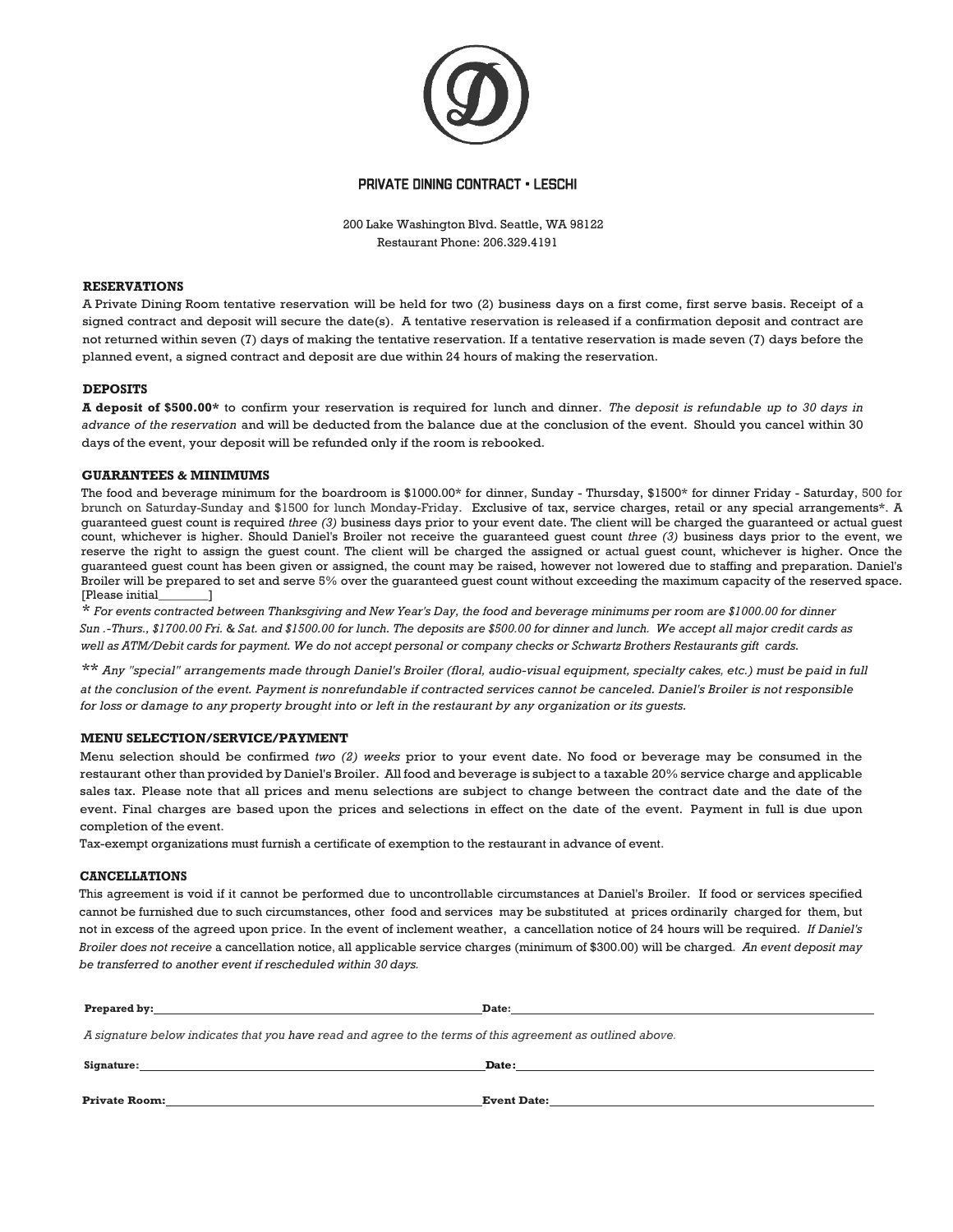

## PRIVATE DINING MENU SELECTIONS• DINNER

All Entrées Include a Cup of Soup or Salad, Entrées Served with Daniel's Garlic Mashed Potatoes and Chef's Seasonal Vegetable, Organic Artisan Bread Service, Caffe D'arte Coffee, Tazo Teas, Iced Tea.

# **I** SOUP OR SALAD **I**

Please Select One:

DANIEL'S CLAM CHOWDER

Creamy Northwest-Style

Lobster bisque

Cream, Sherry

HOUSE SPECIAL CAESAR SALAD

Hearts of romaine, grated Reggiano Parmesan, Garlic Herb Croutons

SEASONAL GREENS SALAD (V)

Balsamic Vinaigrette

WEDGE SALAD

Tomatoes, Rogue Creamery Blue Cheese, Bacon Bits, Chives

The number of entrées you choose depends on the size of your party. Up to 30 guests, select 3 entrées. Parties of 31-60, select 2 entrées. Parties of more than 60, select 1 entrée.

# **I** USDA STEAKS AND CHOPS **I**

DANIEL'S PRIME RIB-EYE\*

16oz., Richly Marbled with Intense Flavors 90

DANIEL'S PRIME DELMONICO\* 20oz., Bone-in New York 103

PRIME NEW YORK\*

12oz., Full Flavored, Firm Bodied 86

## PRIME FILET MIGNON

8oz. /12oz., Mild Flavor, Most Tender Cut 88 / 101

## PRIME PORTERHOUSE\*

28oz., A *Bone-In* Cut from the Short Loin, Tenderness of the Filet Mignon, Marbling and Flavor of the New York 98

# **I** SEAFOOD AND CHICKEN**I**

King SALMON\*

Grilled, Sweet Corn Purée, Avocado Tomato Corn Relish, Chive Oil, Cumin Couscous 76

### Blackened AHI TUNA

Jicama Apple Slaw, Mango Purée, Rosemary Sweet Potato Fries 66

MAINE LOBSTER TAIL\*

13oz., Wild Caught, Oven-Baked Daniel's-Style 93

## PAN-ROASTED GARLIC CHICKEN

Daniel's Famous Free-Range Half Chicken 58

# **I** ADDITIONAL SIDE SELECTIONS **I**

Served family style

FRESH SEASONAL VEGETABLE<sup>14</sup>

## sauteed MUSHROOMS<sup>14</sup>

# MAINE LOBSTER TAIL\*

Wild Caught, Oven-Baked, Daniel's-Style 13oz. 60

# **I** DESSERTS **I**

Please Select One:

## VANILLA BEAN CREME BRULEE

Flamed Sugar Crust, Fresh Berries 11

## Classic Hollandaise\*

14 (Seasonal)

## DANIEL'S DESSERT SAMPLER

Miniature Crème Brûlée and Opera Cake Diamond 9

**We strive to be the employer of choice and our servers are paid a separate commission based on their sales. Additional gratuity is not expected and purely optional. If you have any questions, please ask to speak with a member of management.**

### *Menu items and prices subject to change.*

## NEW YORK-STYLE CHEESECAKE

Fresh Seasonal Berries 12

FRESH JUMBO ASPARAGUS